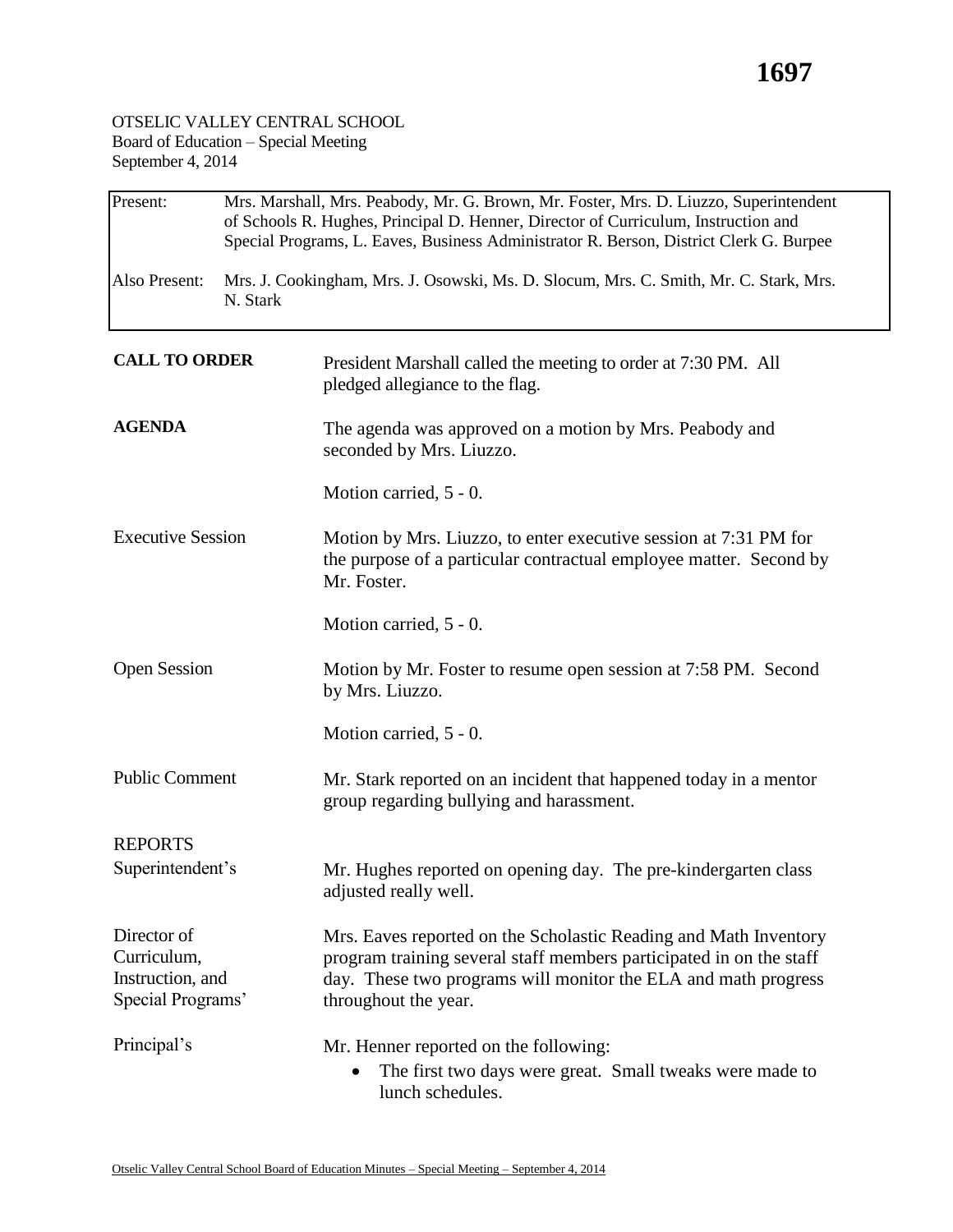## **1698**

|                                             | A summary of the proposed 2015 senior trip was presented.<br>٠<br>He has talked with the seniors about holding graduation on<br>Friday night with baccalaureate Thursday night. He will<br>report again at a future meeting.                                                                                                                                                                                                                                                                                                                                                                                                                                                                                                                                                                          |  |  |  |
|---------------------------------------------|-------------------------------------------------------------------------------------------------------------------------------------------------------------------------------------------------------------------------------------------------------------------------------------------------------------------------------------------------------------------------------------------------------------------------------------------------------------------------------------------------------------------------------------------------------------------------------------------------------------------------------------------------------------------------------------------------------------------------------------------------------------------------------------------------------|--|--|--|
| <b>Business</b>                             | Mr. Berson reported on the following:                                                                                                                                                                                                                                                                                                                                                                                                                                                                                                                                                                                                                                                                                                                                                                 |  |  |  |
| Administrator's                             | The buildings and grounds team did a fantastic job getting<br>$\bullet$<br>the fields and the building ready for the beginning of<br>school.                                                                                                                                                                                                                                                                                                                                                                                                                                                                                                                                                                                                                                                          |  |  |  |
|                                             | The tax bills were mailed. He reported that there have been<br>$\bullet$<br>calls about the lack of the STAR exemption. He reminded<br>them that property owners had to re-register for the<br>exemption last spring.                                                                                                                                                                                                                                                                                                                                                                                                                                                                                                                                                                                 |  |  |  |
| Athletic Director's                         | Mr. Henner suggested changing the dates of Board meeting to<br>avoid athletic competitions. Those dates are<br>October 15 to be held on October 23<br>January 21 to be held on January 20                                                                                                                                                                                                                                                                                                                                                                                                                                                                                                                                                                                                             |  |  |  |
| Board Members'                              | The following topics were discussed:                                                                                                                                                                                                                                                                                                                                                                                                                                                                                                                                                                                                                                                                                                                                                                  |  |  |  |
|                                             | Communication service through Delaware-Chenango-<br>$\bullet$<br>Madison-Otsego BOCES. There are three areas to choose<br>from. Each area is about \$7,500.00.<br>Board Goals will be discussed following the LINKS<br>$\bullet$<br>presentation on September 16 <sup>th</sup> .<br>Information on the Educational Forum at the Chenango<br>Campus.<br>Mr. Foster reported that there is misconception in the<br>$\bullet$<br>community about money being spent for college credits<br>versus reading on grade level.<br>Mrs. Peabody has been still trying to contact folks<br>associated with the Chenango County School Boards<br>Association.<br>Mrs. Marshall congratulated the three administrators who<br>$\bullet$<br>participated in the ice bucket challenge on the first day of<br>school. |  |  |  |
| <b>NEW BUSINESS</b><br>Administrative Index | Motion by Mr. Foster, upon the recommendation of the<br>Superintendent of Schools, to approve the administration index.<br>Second by Mr. Brown.                                                                                                                                                                                                                                                                                                                                                                                                                                                                                                                                                                                                                                                       |  |  |  |
|                                             | Motion carried, 5 - 0.                                                                                                                                                                                                                                                                                                                                                                                                                                                                                                                                                                                                                                                                                                                                                                                |  |  |  |
| <b>Working Agreements</b>                   | Motion by Mrs. Liuzzo, upon the recommendation of the                                                                                                                                                                                                                                                                                                                                                                                                                                                                                                                                                                                                                                                                                                                                                 |  |  |  |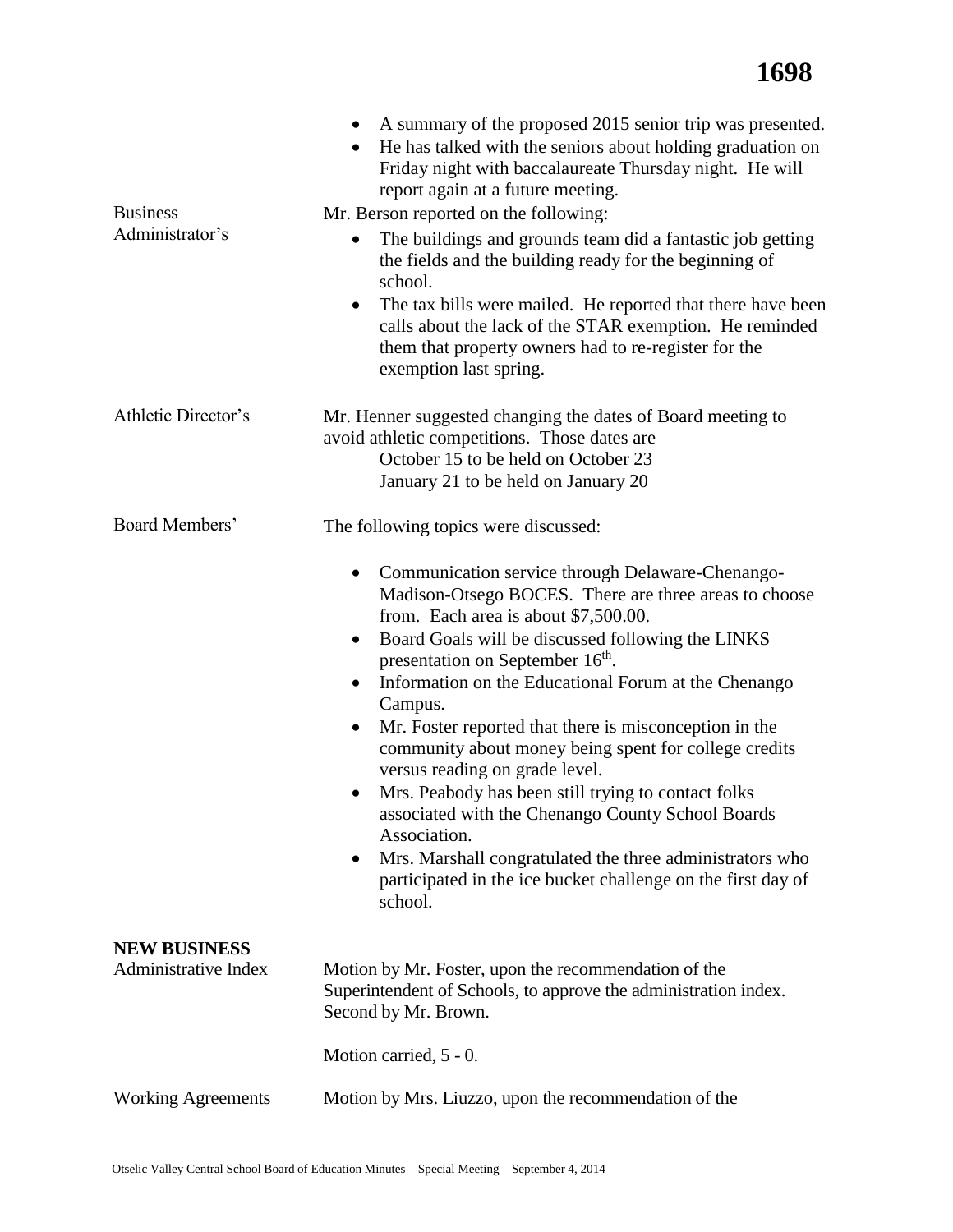|                                                       | Superintendent of Schools, to approve the working agreements for the<br>administrative and confidential staffs. Second by Mr. Foster.                                                                                                                                                                             |                                                               |                                                        |  |
|-------------------------------------------------------|-------------------------------------------------------------------------------------------------------------------------------------------------------------------------------------------------------------------------------------------------------------------------------------------------------------------|---------------------------------------------------------------|--------------------------------------------------------|--|
|                                                       | Motion carried, 5 - 0.                                                                                                                                                                                                                                                                                            |                                                               |                                                        |  |
| Personnel<br>Recommendations                          | Motion by Mrs. Peabody, upon the recommendation of the<br>Superintendent of Schools, to approve the following personnel<br>recommendations:                                                                                                                                                                       |                                                               |                                                        |  |
|                                                       | <b>Jody Mashlykin</b>                                                                                                                                                                                                                                                                                             | Appointment as a<br>mentor for the 2014-<br>2015 school year  | At a stipend per the<br>$2011 - 2015$ OVTA<br>contract |  |
|                                                       | Gregory Winn                                                                                                                                                                                                                                                                                                      | Appointment as a<br>mentor for the 2014-<br>2015 school year  | At a stipend per the<br>$2011 - 2015$ OVTA<br>contract |  |
|                                                       | Lori Youngs                                                                                                                                                                                                                                                                                                       | Appointment as a<br>mentor for the 2014-<br>2015 school year  | At a stipend per the<br>$2011 - 2015$ OVTA<br>contract |  |
|                                                       | Dana Soprano                                                                                                                                                                                                                                                                                                      | Appointment as a<br>mentor for the 2014-<br>2015 school year  | At a stipend per the<br>$2011 - 2015$ OVTA<br>contract |  |
|                                                       | <b>Anthony Zaia</b>                                                                                                                                                                                                                                                                                               | Appointment as an<br>alternate outdoor<br>scoreboard operator | At a stipend per the<br>$2011 - 2015$ OVTA<br>contract |  |
|                                                       | Second by Mrs. Liuzzo.                                                                                                                                                                                                                                                                                            |                                                               |                                                        |  |
|                                                       | Motion carried, 5 - 0.                                                                                                                                                                                                                                                                                            |                                                               |                                                        |  |
| NYSSBA Area 4<br><b>Board of Director</b><br>Election | Motion by Mr. Brown, to cast one vote in favor of Marissa Mims, to<br>serve as the New York State School Boards' Association Area 4<br>Board of Directors. Second by Mr. Foster.                                                                                                                                  |                                                               |                                                        |  |
|                                                       | Motion carried, 5 - 0.                                                                                                                                                                                                                                                                                            |                                                               |                                                        |  |
| Transportation<br>Request to a Parochial<br>School    | Motion by Mrs. Peabody, upon the recommendation of the<br>Superintendent of Schools, to approve district transportation of<br>Juliann Drumheiser, as requested by Suzanne Drumheiser, to the New<br>Life Christian School in Randallsville on all days that Otselic Valley<br>is in session. Second by Mr. Brown. |                                                               |                                                        |  |

Motion carried, 5 - 0.